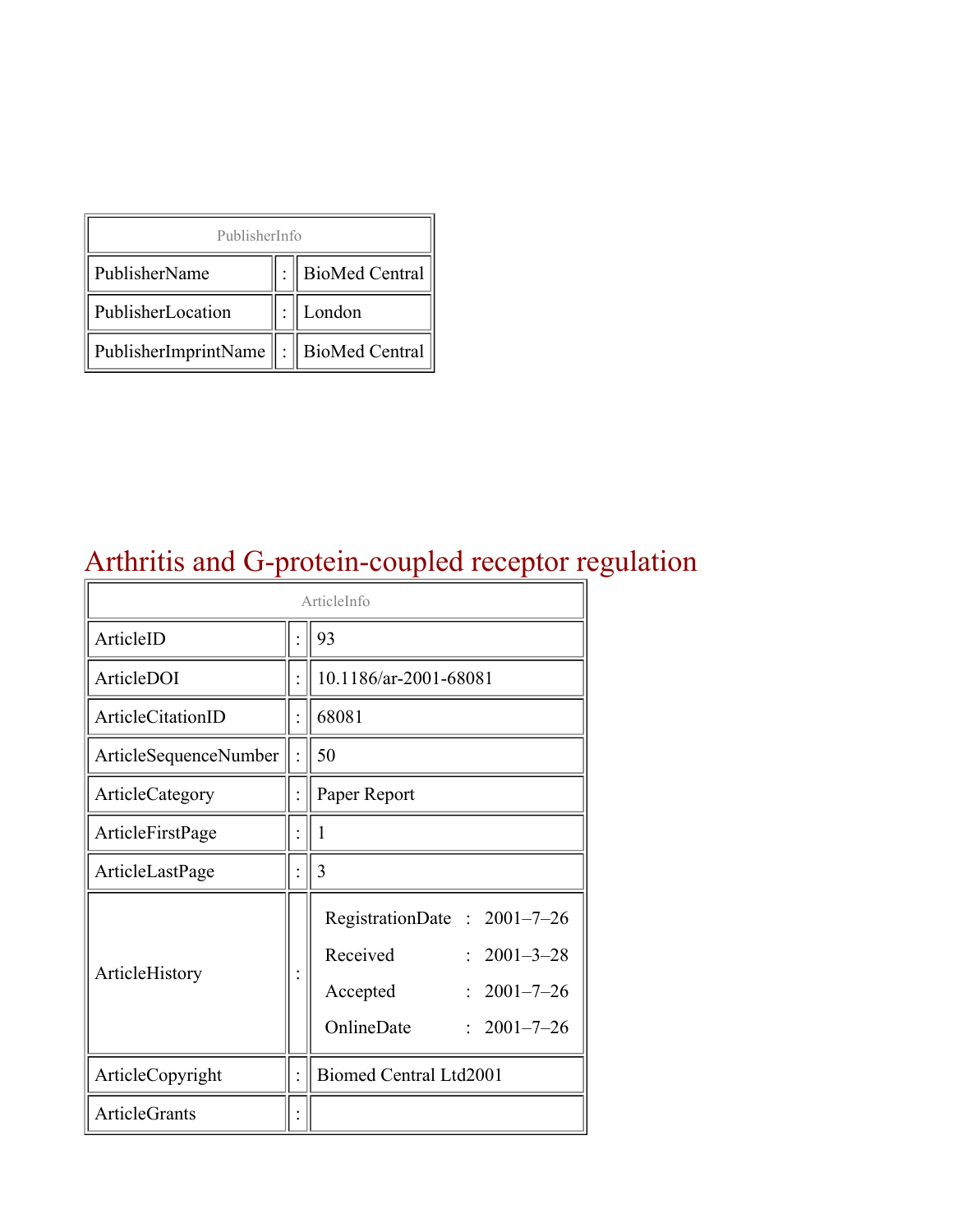#### Jose L Pablos, Affl

Aff1 Hospital 12 de Octubre, Madrid, Spain

#### Keywords

Arthritis, G-proteins, protein kinases

## Context

G-protein-coupled receptors (GPCRs) mediate cellular responses to a large variety of mediators of immune and inflammatory processes such as chemokines, prostanoids or hormones. GPCR signal transduction through G proteins is tightly regulated by agonist-induced desensitization. Protein kinases, phosphatases, endocytosis and recycling play various roles in direct and cross-desensitization of these receptors. Natural mechanisms of turning off signaling by GPCRs are potential targets for antiinflammatory or immunomodulatory therapies. The authors explore the regulation of GPCR kinases (GRKs) and arrestins, the proteins involved in desensitization of GPCRs, during the development of adjuvant arthritis.

# Significant findings

During adjuvant arthritis in rats, both T and B cells from secondary immune organs (spleen and lymph nodes) displayed a dramatic reduction in the enzymatic activity and levels of the main GRKs expressed in leukocytes, GRK2, GRK3 and GRK6, while ?-arrestin-1 levels were increased. All proteins returned to normal levels after arthritis resolved. Changes in GRK protein expression occurred at the post-transcriptional level, since no changes in mRNA levels were detected. These changes were specific to secondary lymphoid organs and did not occur in other organs such as thymus, heart or pituitary.

### **Comments**